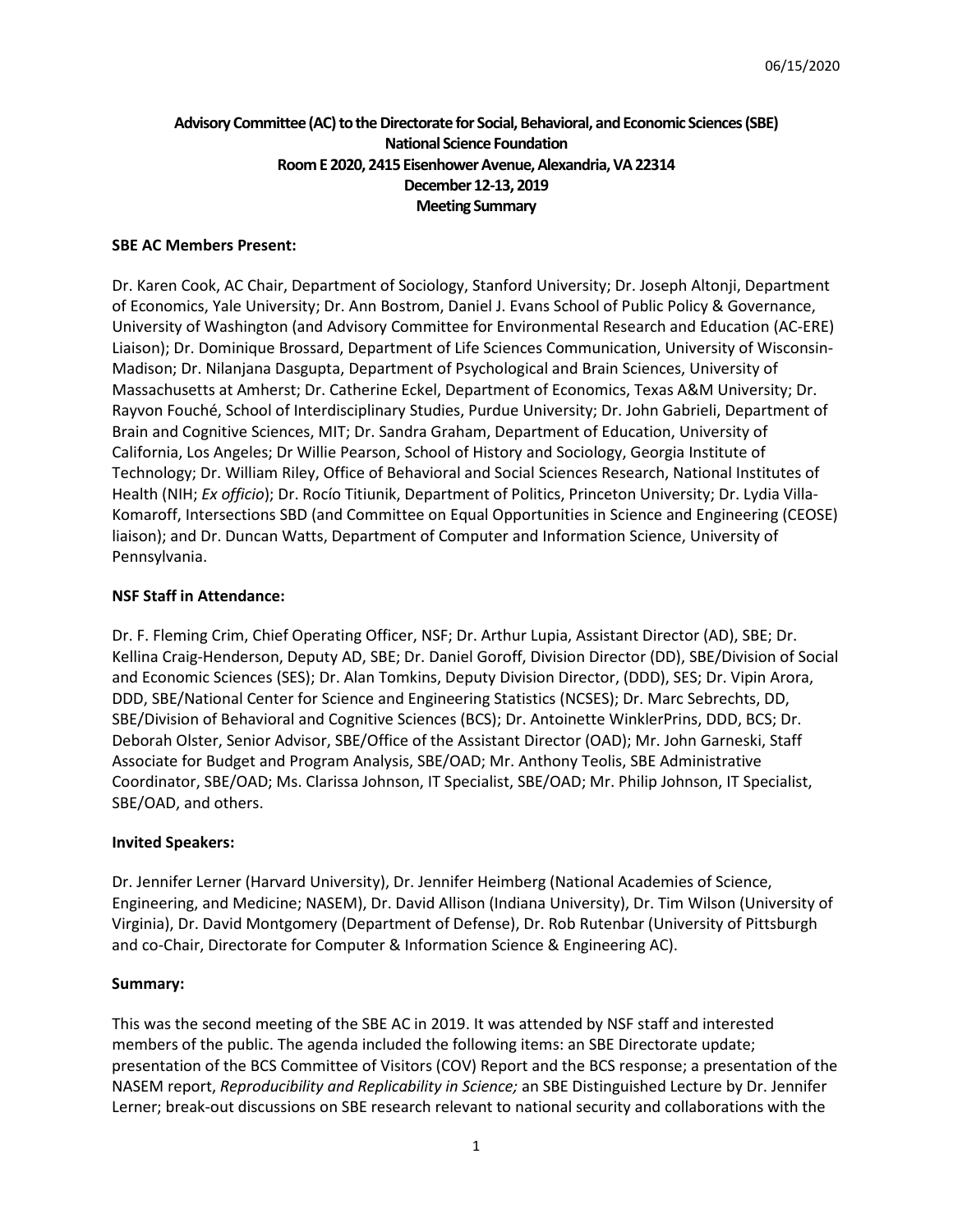Directorate for Computer & Information Science & Engineering (CISE); SBE Division leadership visions; research presentations by newer AC members; and updates of CEOSE and AC-ERE activities.

# **Welcome, Introductions, Review of Draft Summary from Spring 2019 SBE AC meeting, and Preview of Agenda**

(Dr. Karen Cook, SBE AC Chair)

Dr. Cook welcomed everyone and introduced two new AC members: Drs. Rayvon Fouché and Willie Pearson. Following around-the-table introductions, the AC voted to accept the summary of the spring 2019 AC meeting and Dr. Cook previewed the current meeting [agenda.](https://www.nsf.gov/sbe/Fall_2019_SBE_AC_Meeting_Agenda_Final_12_9_2019.pdf)

## **SBE Update**

(Dr. Arthur Lupia, Assistant Director, SBE)

Dr. Lupia updated the AC on SBE's recent activities, including the Directorate's FY 2019 enacted budget and its role in NSF's 10 Big Ideas. SBE co-leads The Future of Work at the Human-Technology Frontier, Navigating the New Arctic; and Understanding the Rules of Life. Predicting Phenotype, and actively participates in several other Big Ideas. Dr. Lupia also described SBE's strategic objectives to increase the public value of the activities that the Directorate supports and make the value more apparent to a wider range of stakeholders. To do so, SBE is using a three-pronged strategy: 1) improve communications; 2) reposition the portfolio of programs to make the value of SBE-supported research more apparent; and 3) increase SBE partnerships inside and outside of government.

# **Division of Behavioral and Cognitive Sciences (BCS) Committee of Visitors (COV) Report and BCS Response**

(Dr. Nilanjana Dasgupta, University of Massachusetts at Amherst, COV Chair; Dr. Marc Sebrechts, DD, BCS)

Dr. Dasgupta presented the findings of the BCS COV that met in the summer of 2019. The COV was tasked with assessing the quality and effectiveness of the BCS programs' merit review processes, overall management, and portfolio balance. The COV was also charged with addressing some "big picture" topics: emerging scientific areas, open science needs, and communication with the scientific community and the public.

Key findings from the COV report include the following:

- 1) The Division's management of programs, the review processes, and stewardship of funds are effective and professional.
- 2) BCS contributes substantially to cross-directorate activities but these contributions could be highlighted more by the Division.
- 3) Recommendations for improvement include:
	- a) increasing clarity in panel summaries and feedback provided to principal investigators to assist in future proposal submissions;
	- b) expanding guidance to panelists to enable greater consistency in written reviews;
	- c) building more robust outreach efforts to new investigators and underrepresented groups;
	- d) collecting more detailed demographic information on panelist and investigators; and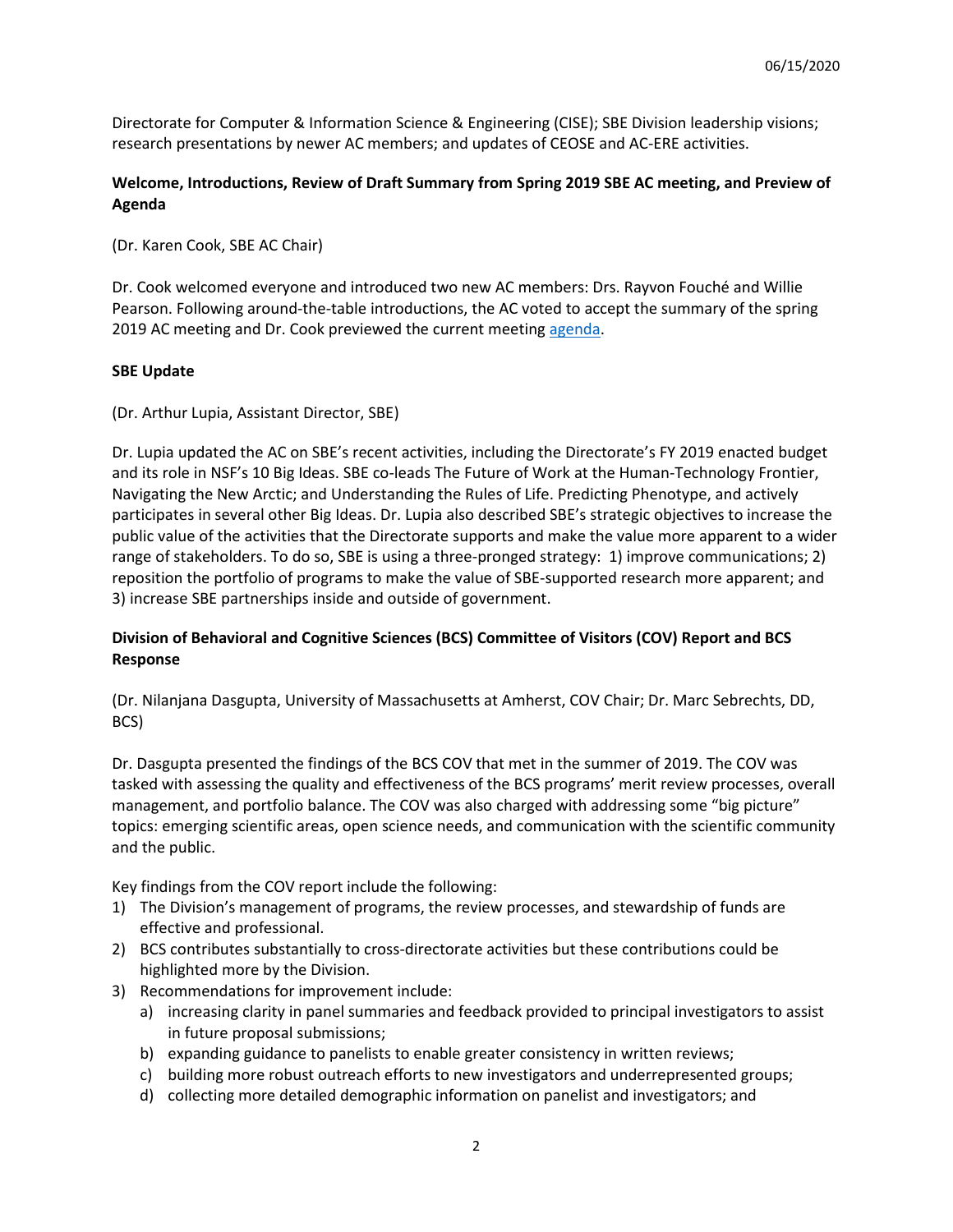e) revisiting NSF's definition of the broader impacts review criterion to address feedback from various scientific communities.

Dr. Sebrechts presented the BCS response to the COV report, which included the following key points: BCS will work to improve feedback to panelists and investigators to assist in their proposal preparation, review, and presentation of broader impacts. In addition, the Division will explore using NCSES data to ensure appropriate funding across fields and programs and strengthen outreach to and engagement with underrepresented groups. In addition, BCS will carefully review the COV's list of emerging research topics and means to improve communications with the scientific community and general public.

The AC voted to accept the BCS COV report and BCS response.

# **National Academies of Science, Engineering, and Medicine report,** *Reproducibility and Replicability in Science*

(Drs. Jennifer Heimberg, NASEM Study Director; David Allison, Indiana University, NASEM Committee member; Tim Wilson, University of Virginia, NASEM Committee member; Catherine Eckel, Texas A&M University, and John Gabrieli, MIT, AC member discussants)

Drs. Heimberg, Allison, and Wilson presented the NASEM 2019 consensus study report, *[Reproducibility](https://www.nap.edu/catalog/25303/reproducibility-and-replicability-in-science)  [and Replicability in Science](https://www.nap.edu/catalog/25303/reproducibility-and-replicability-in-science)*. Dr. Heimberg described the background issues that motivated the study, the Committee's charge, and the activity's timeline. Dr. Allison presented key outcomes of the study. The Committee developed definitions of "reproducibility" and "replicability" in science. It defined "Reproducibility" as obtaining consistent results using the same input data, computational steps, methods and code, and conditions of analysis. "Replicability" entails obtaining consistent results across studies aimed at answering the same scientific question, each of which has obtained its own data. The Committee's recommendations encouraged the development of guidance to researchers on detailing their scientific methodologies; the provision of open, accessible data and infrastructure by organizations and journals; and improving education and outreach to the public and policy makers regarding the scientific enterprise. Dr. Wilson discussed the report's relevance to the SBE community, including the nuances of replications, decreasing false positives in research findings, and sources of non-replicability.

Drs. Eckel and Gabrieli led a discussion that touched on research examples, exploratory research and creativity vs. scientific rigor, challenges of replicability across the sciences, and understanding behavioral and social factors – such as incentives – that impact research reproducibility and replicability.

# **NSF Distinguished Lecture in the SBE Sciences: The Sadness Trap: How Experiences of Loss Precipitate Future Loss**

#### (Dr. Jennifer Lerner, Harvard University)

Dr. Lerner presented her research on the effects of emotion on decision-making. She described a series of studies using survey data as well as empirical approaches to demonstrate that sadness plays a causal and uniquely harmful role in financial decision making, in exacerbating use of addictive substances, and in reducing household wealth and health.

#### **Break-out Sessions**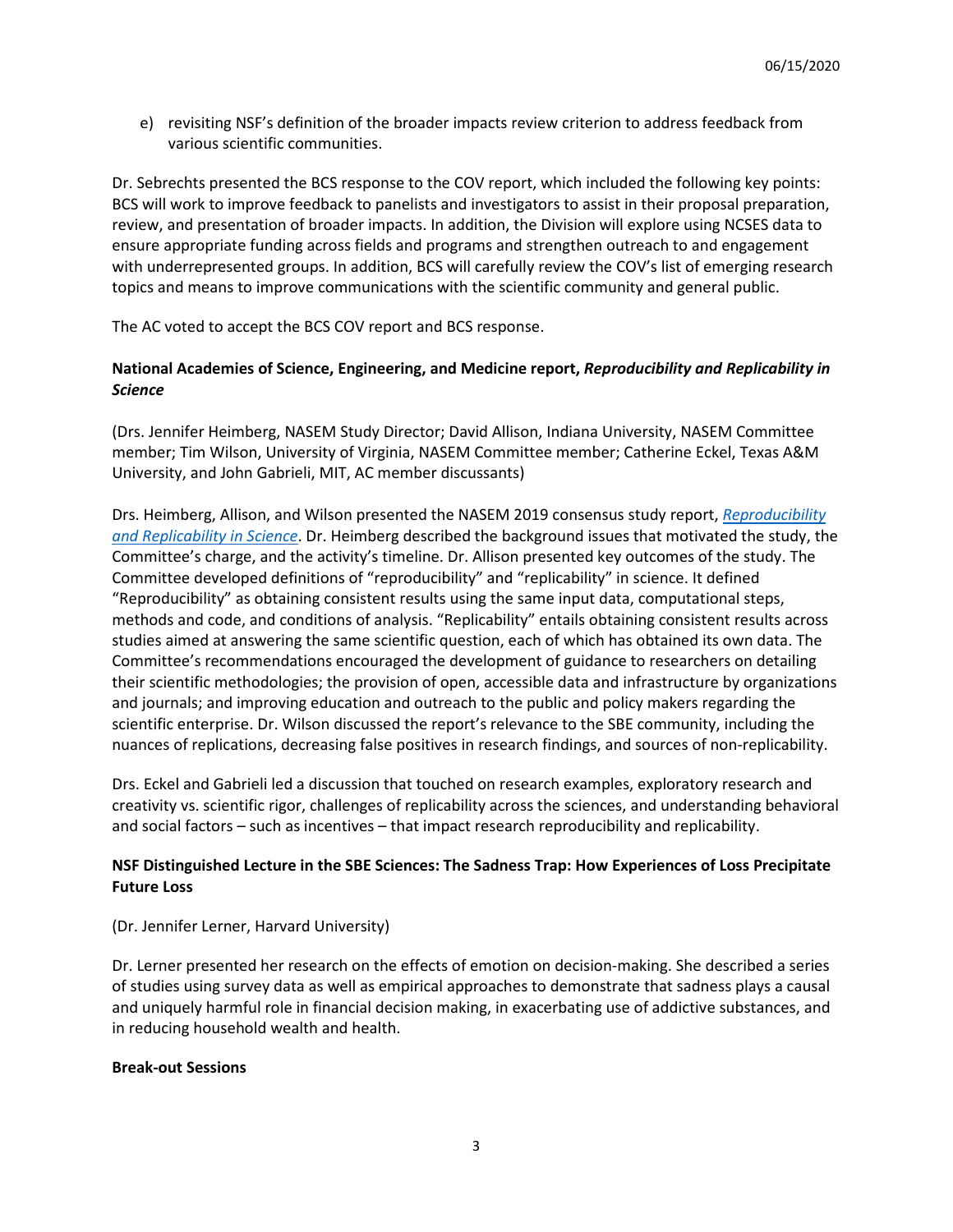SBE AC members divided into break-out groups to discuss two topics and reported out when the AC reassembled.

## Opportunities for SBE/CISE Collaboration (with members of the CISE AC)

CISE AC members Drs. Rob Rutenbar (University of Pittsburgh) and Elizabeth Mynatt (Georgia Institute of Technology) and SBE AC member Dr. Willie Pearson reported for the group. Dr. Rutenbar discussed the importance of data tools to CISE and SBE sciences; and using computational observatories, machine learning, and artificial intelligence developments from the CISE research to address social science questions and data. Dr. Mynatt spoke about the use of tools and techniques from computer sciences that can help increase understanding of humans' decisions, biases, and individual actions, and emphasized the need for SBE/CISE collaborative programs that cross scales. Dr. Pearson talked about research topics that would benefit from SBE and CISE collaborations, such as the understanding workforce, education, health, and health delivery systems disparities. The AC discussion following the report focused on the impacts (good and bad) that technology is having on society. AC members suggested NSF invest in data infrastructure to enable large scale collaboration, partnerships, training, and education to produce researchers conversant in SBE and CISE sciences.

### **SBE Sciences and National Security**

Dr. Catherine Eckel (Texas A&M University, SBE AC member) reported on the break-out group's discussion, which began with a presentation of the 2020 NASEM consensus study report, *[Evaluation of](https://www.nap.edu/catalog/25482/evaluation-of-the-minerva-research-initiative)  [the Minerva Research Initiative,](https://www.nap.edu/catalog/25482/evaluation-of-the-minerva-research-initiative)* presented by Dr. Karen Cook (Stanford University and SBE AC Chair). Dr. David Montgomery (Department of Defense; Director of the Minerva Program) provided additional background about the program and Dr. Jennifer Lerner (Harvard University) talked about her experience as the U.S. Navy's first Decision Scientist. The discussion surfaced a number of barriers to the conduct of SBE research relevant to national security: obtaining security clearance for academic researchers; obstacles to moving funds across agencies; the military's lack of familiarity with potential contributions of SBE research to issues of national security, and conversely, the SBE community's lack of familiarity with the opportunities for SBE research relevant to national security. Activities NSF could pursue with the Department of Defense (DoD) to bolster SBE research relevant to national security include: building bridges through speaker exchanges; embedding academic scientists in DoD; training the next generation of military leaders in information sciences; and considering the military as a workplace for the NSF Convergence Accelerators. The group also suggested joint research on the following topics: migration and stasis; technology and sociality; governmentality and civility.

#### **SBE Division Leadership –Visions**

(Drs. Marc Sebrechts, DD, BCS; Daniel Goroff, DD, SES; Vipin Arora, DDD, NCSES)

Dr. Sebrechts opened the session by presenting the vision for areas of programmatic emphasis for BCS going forward, including supporting the highest quality BCS research; advancing convergence research across programs and directorates; and developing partnerships that support those efforts.

Dr. Goroff shared the SES vision with the SBE AC. He presented the impacts of the recent repositioning on SES programs; the criticality of SES staff and processes; and the importance of expanding partnerships to study issues of national importance.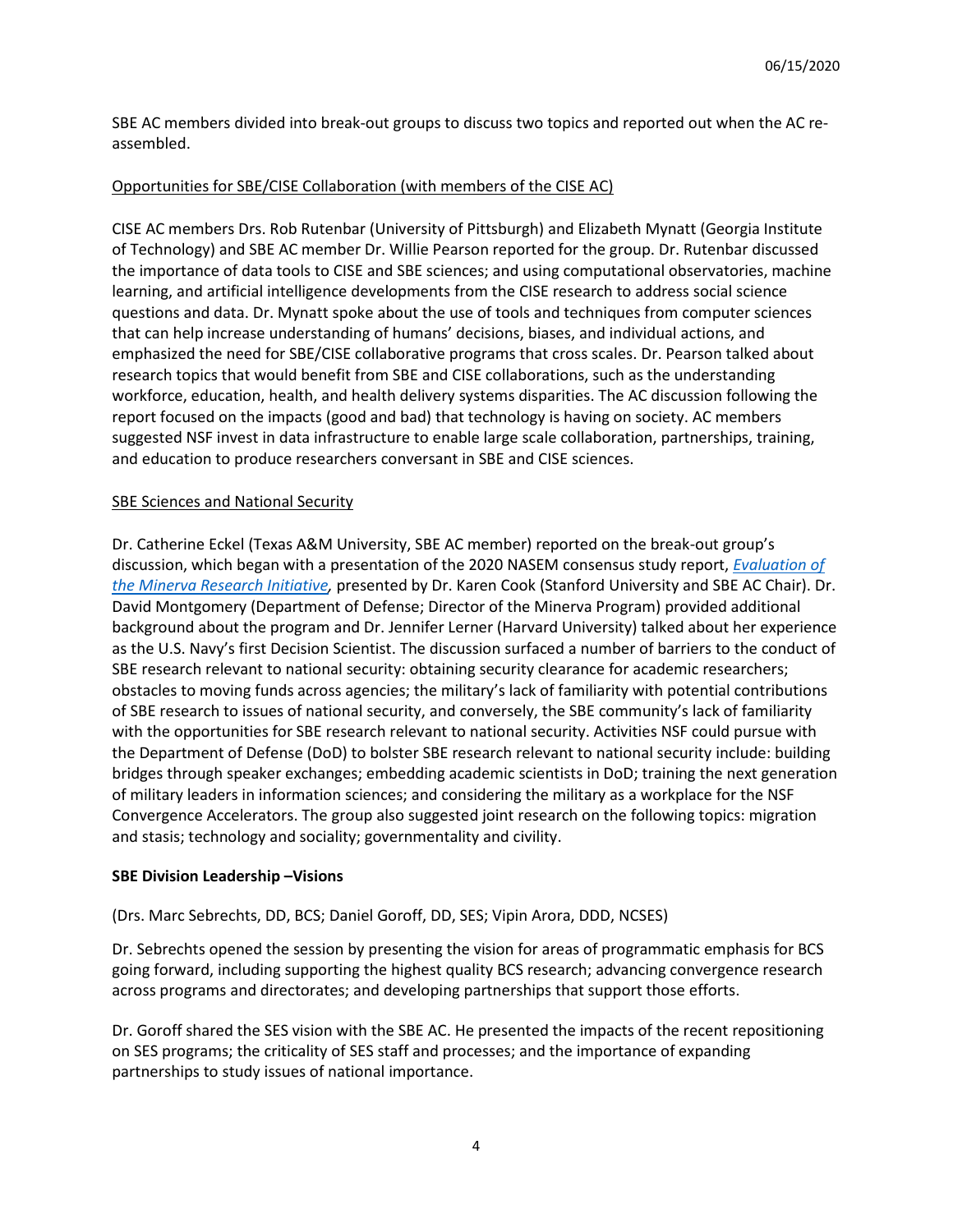Dr. Arora provided the NCSES vision of becoming the premier statistical agency in the country, through its efforts to improve the policy relevance of its data and surveys; robust data protection and privacy controls; and development of preeminent publications and data products.

## **New SBE AC member research presentations**

(Drs. Dominique Brossard, University of Wisconsin; Sandra Graham, University of California, Los Angeles; Dr. Rocío Titiunik, Princeton University)

Dr. Graham discussed the demographic composition of the K-12 student population and current trends. She then presented her research that investigates the impacts of demographics and diversity on education.

Dr. Titiunik provided an overview of her work in applied statistics and applications relevant to the social sciences. She also gave an overview of recent work using non-experimental research designs to better understand elections and incumbency.

Dr. Brossard presented on her research in the field of science communication that draws from the disciplines of social psychology, political science, and economics. Her research focuses on the intersection among science, media, and policy, advancing our understanding of how different populations feel about the different type of sciences.

### **Meeting with NSF Leadership**

(Dr. F. Fleming Crim, Chief Operating Officer, NSF)

Dr. Crim updated the SBE AC about plans for NSF's upcoming 70<sup>th</sup> Anniversary celebrations and the ongoing Fiscal Year 2020 budget discussions. He and the AC members discussed current and future SBE and NSF activities; the BCS COV report; the mid-scale infrastructure needs of the SBE sciences; the role of SBE research in enhancing the robustness and reliability of research; current and future collaborations between SBE and CISE; and the importance of the social sciences to the national security enterprise.

## **CEOSE Update**

(Dr. Lydia Villa-Komaroff, SBE AC member and CEOSE Liaison)

Dr. Villa-Komaroff provided a brief report on CEOSE, a committee established in 1980 that is mandated to provide a report to Congress on the state of expanded opportunities in science and engineering every two years. Recent CEOSE activities include planning the next report to Congress, a likely exploration of issues related to access to STEM for individuals with disabilities and expanding the role of leadership in expanding opportunities in STEM.

#### **AC-ERE Update**

(Dr. Ann Bostrom, SBE AC member and AC-ERE Liaison)

Dr. Bostrom provided an overview on the AC-ERE, a cross-directorate AC that focuses on environmental research and education activities across the NSF. She described the two recent AC-ERE symposia: 1) Environmental Education: How People Come to Understand Complexity in Socio-Environmental